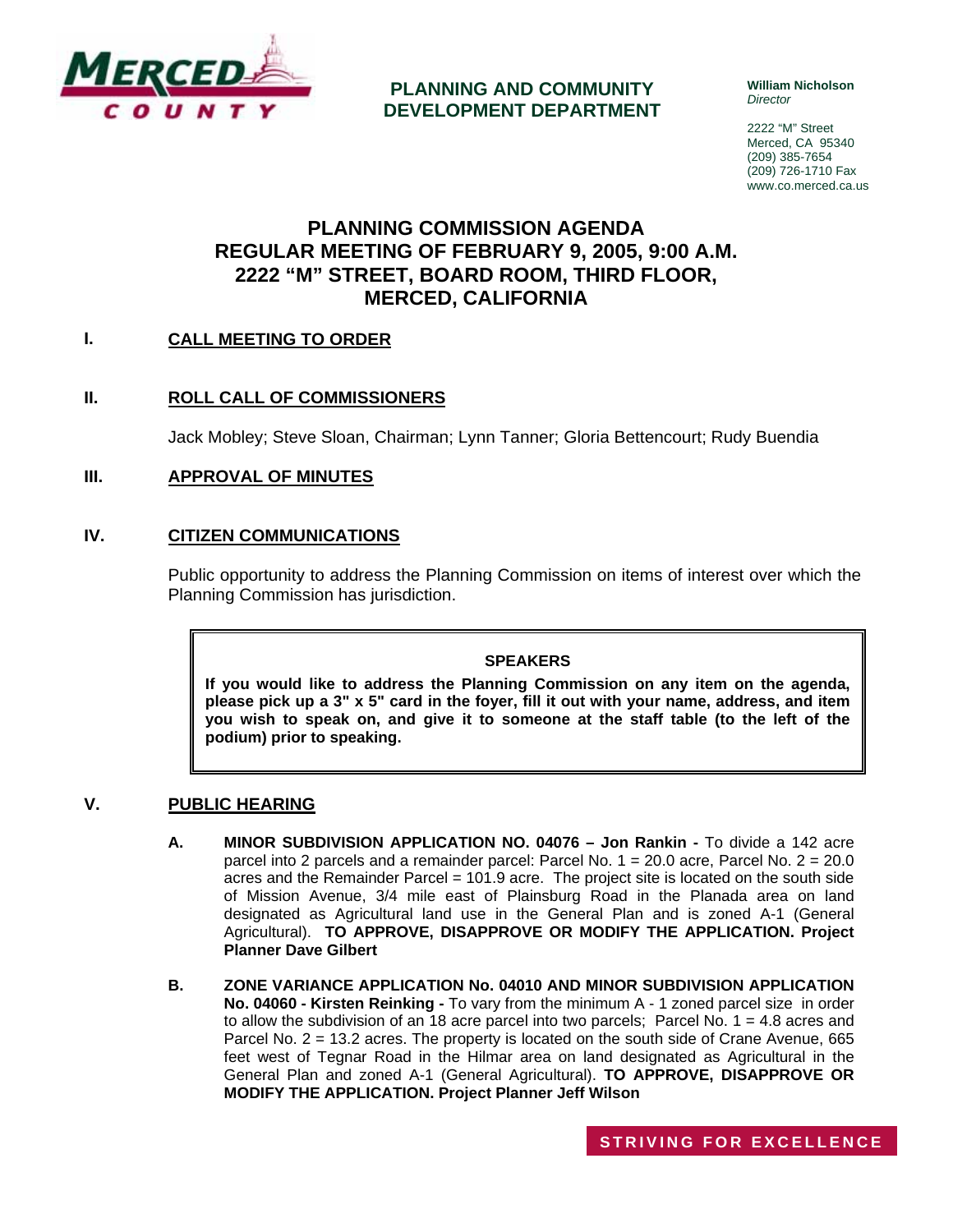**Planning Commission regular agenda for meeting of February 9, 2005 Page 2** 

> **C. CONDITIONAL USE PERMIT No. 04015 – Nextel Communications** – To allow construction of a telecommunications facility consisting of a 120 foot tall monopole, 12 panel antennas and support equipment, on a 77 acre parcel located on the west side of Lee Road, adjacent to its intersection with Turlock Road, in the Ballico area. The property is designated Agricultural in the General Plan and zoned A-1 (General Agricultural) **TO APPROVE, DISAPPROVE OR MODIFY THE APPLICATION. Project Planner James Holland**

## **VI. CORRESPONDENCE**

#### **VII. GENERAL BUSINESS**

- **A. Appointment of Commissioners to the General Plan Review Steering Committee**
- **VIII. DIRECTOR'S REPORT**

#### **IX. ADJOURNMENT**

#### **APPEALS**

Any person may appeal any action of the Planning Director or Planning Commission within five (5) calendar days after the day the action is made. [Within ten (10) calendar days of action on subdivisions]. The deadline for appeals of Planning Commission actions, excluding subdivisions, is 5:00 p.m. on the Monday following the Planning Commission meeting. Please note that appeals may not be submitted on days that the County is officially closed.

Appeals of Planning Director's actions may be filed with the Planning Department and appeals of Planning Commission actions may be filed with the Clerk of the Board of Supervisors. Appeals must state appellant's name, action appealed and reasons for appeal. A filing fee set by Resolution of the Board of Supervisors must be submitted with the written appeal.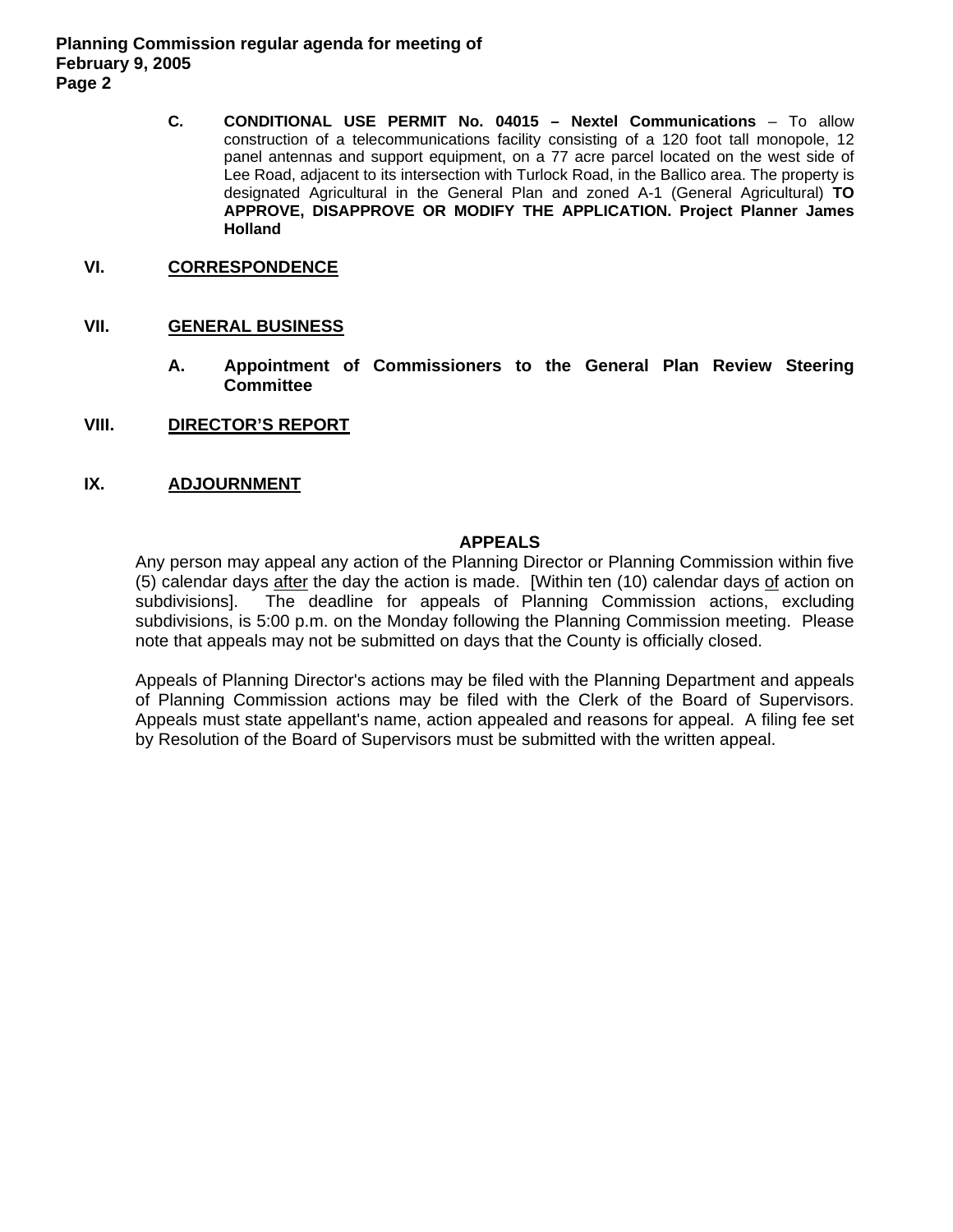# **MERCED COUNTY PLANNING COMMISSION MINUTES FOR MEETING OF FEBRUARY 9, 2005**

A recording on tape and original minutes (for reference purposes only) of the Merced County Planning Commission meeting of February 9, 2005, are available in the Merced County Planning and Community Development Department, 2222 "M" Street, Second Floor, Merced, California.

## **I. CALL MEETING TO ORDER**

The regularly scheduled meeting of the Merced County Planning Commission was called to order at 9:10 a.m., on February 9, 2005, in the Board Chambers located at 2222 "M" Street, Third Floor, Merced, California.

## **II. ROLL CALL OF COMMISSIONERS**

| <b>Commissioners Present:</b> | <b>Commissioner Jack Mobley</b><br>Commissioner Steve Sloan-Chairman<br><b>Commissioner Lynn Tanner</b><br><b>Commissioner Gloria Bettencourt</b><br><b>Commissioner Rudy Buendia</b>                                             |
|-------------------------------|-----------------------------------------------------------------------------------------------------------------------------------------------------------------------------------------------------------------------------------|
| <b>Staff Present:</b>         | William Nicholson, Planning and Community Development<br>Director<br>Keith Woodcock, Assistant Director<br>Kim Lewallen, Recording Secretary<br>James Holland, Planner III<br>Dave Gilbert, Planner III<br>Jeff Wilson, Planner I |
| Legal Staff:                  | Ruben Castillo, County Counsel                                                                                                                                                                                                    |

Commissioners Absent: None

## **III. APPROVAL OF MINUTES**

#### **M/S MOBLEY - BETTENCOURT, AND CARRIED BY A VOTE OF 5 - 0, THE PLANNING COMMISSION APPROVED THE MINUTES OF JANUARY 12, 2005 AND JANUARY 26, 2005.**

## **IV. CITIZEN COMMUNICATIONS**

None

## **V. PUBLIC HEARINGS**

**A. MINOR SUBDIVISION APPLICATION NO. 04076 – Jon Rankin -** To divide a 142 acre parcel into 2 parcels and a remainder parcel: Parcel No. 1 = 20.0 acre, Parcel No. 2 = 20.0 acres and the Remainder Parcel = 101.9 acre. The project site is located on the south side of Mission Avenue, 3/4 mile east of Plainsburg Road in the Planada area on land designated as Agricultural land use in the General Plan and is zoned A-1 (General Agricultural). **TO APPROVE, DISAPPROVE OR MODIFY THE APPLICATION. Project Planner Dave Gilbert**

Planner Dave Gilbert presented the Staff Report and Recommendation dated February 9, 2005.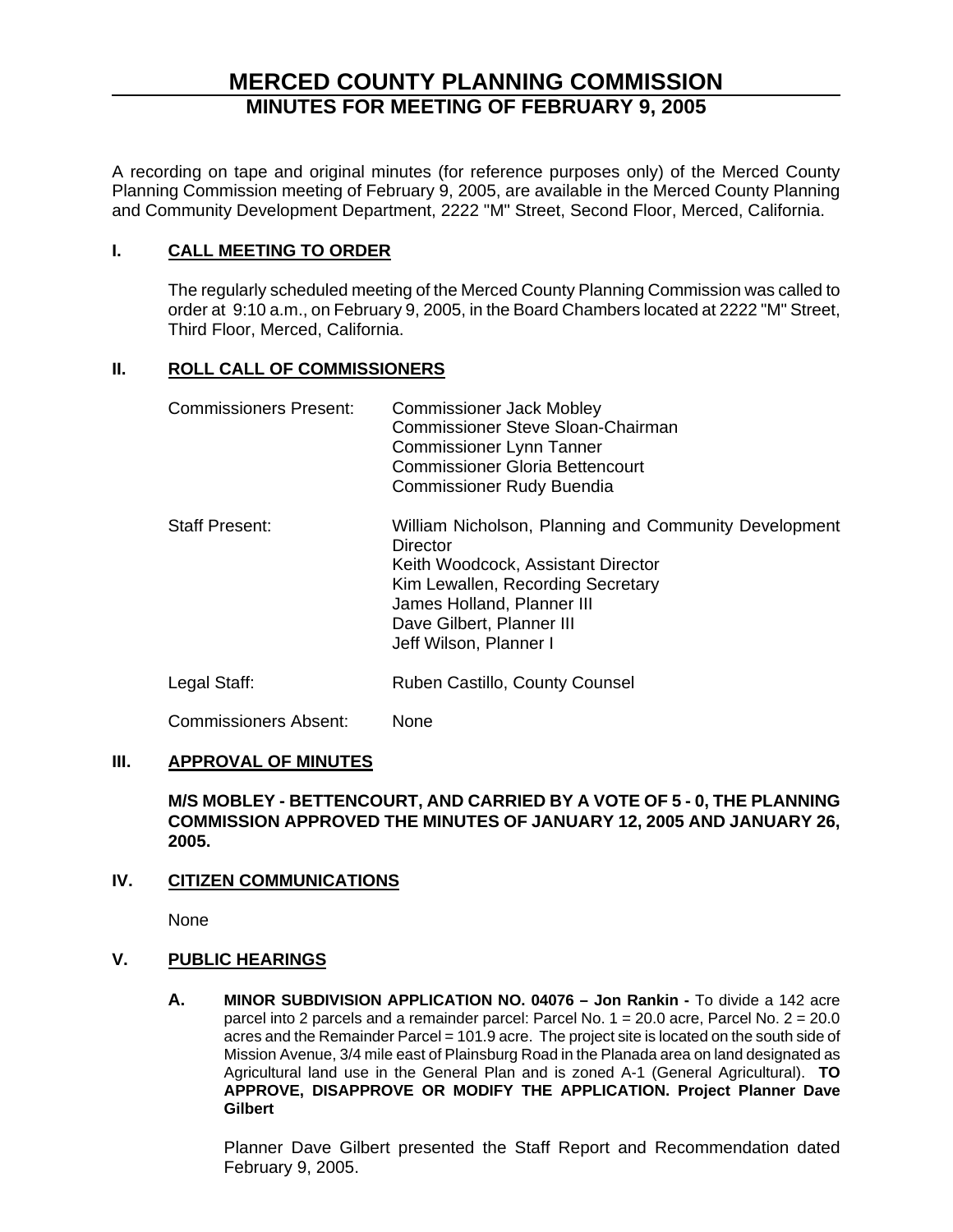## **MERCED COUNTY PLANNING COMMISSION Minutes – February 9, 2005**

**Page 2** 

The public hearing opened at 9:15 a.m.

Robert & Teresa Trost, residents on Mission Avenue, questioned the access road and where would the access be to the 101 acre parcel.

Planner Dave Gilbert responded that the applicant would have to provide an easement through one of the 20 acre parcels to get to the 101 acre parcel.

Larry Bowers, of BCA and representing the applicants, stated that the access goes adjacent to Planada canal.

Commissioner Tanner asked which way does it irrigate? Mr. Bowers stated that it comes out of both Planada canal and Dibley lateral.

Jon Rankin, applicant, stated that the property is irrigated along Mission Avenue and along the eastern border of the property.

The public hearing closed at 9:20 a.m.

**MOTION: M/S TANNER - MOBLEY, AND CARRIED BY A VOTE OF 5 - 0, THE PLANNING COMMISSION EXEMPTS MINOR SUBDIVISION APPLICATION NO. 04076, FROM CEQA.** 

**MOTION: M/S TANNER - MOBLEY, AND CARRIED BY A VOTE OF 5 - 0, THE PLANNING COMMISSION CONCURS WITH THE STAFF REPORT AND RECOMMENDATION DATED FEBRUARY 9, 2005, AND MAKES THE 11 FINDINGS SET FORTH IN THE STAFF REPORT AND, BASED ON THOSE 11 FINDINGS, APPROVES MINOR SUBDIVISION APPLICATION NO. 04076 SUBJECT TO THE 5 CONDITIONS SET FORTH IN THE STAFF REPORT AS FOLLOWS:** 

#### **Conditions:**

- 1. A parcel map, including all parcels involved, shall be recorded within two (2) years of the Planning Commission approval date as required by the Subdivision Map Act and Merced County Subdivision Code.
- 2. A Right-to-Farm Certificate shall be placed on the parcel map notifying the potential buyers of the resulting parcels that the subject property is in the vicinity of active farming operations and residents may be subject to inconveniences or discomforts resulting from the pursuit of agricultural operation.
- 3. The applicant shall not discharge any drainage water from the property into the Merced Irrigation District (MID) facilities.
- 4. Irrigation water delivery shall be ensured to all new parcels and an irrigation easement shall be provided from the existing irrigation delivery gate currently serving the whole property if there is not an irrigation delivery located within each parcel.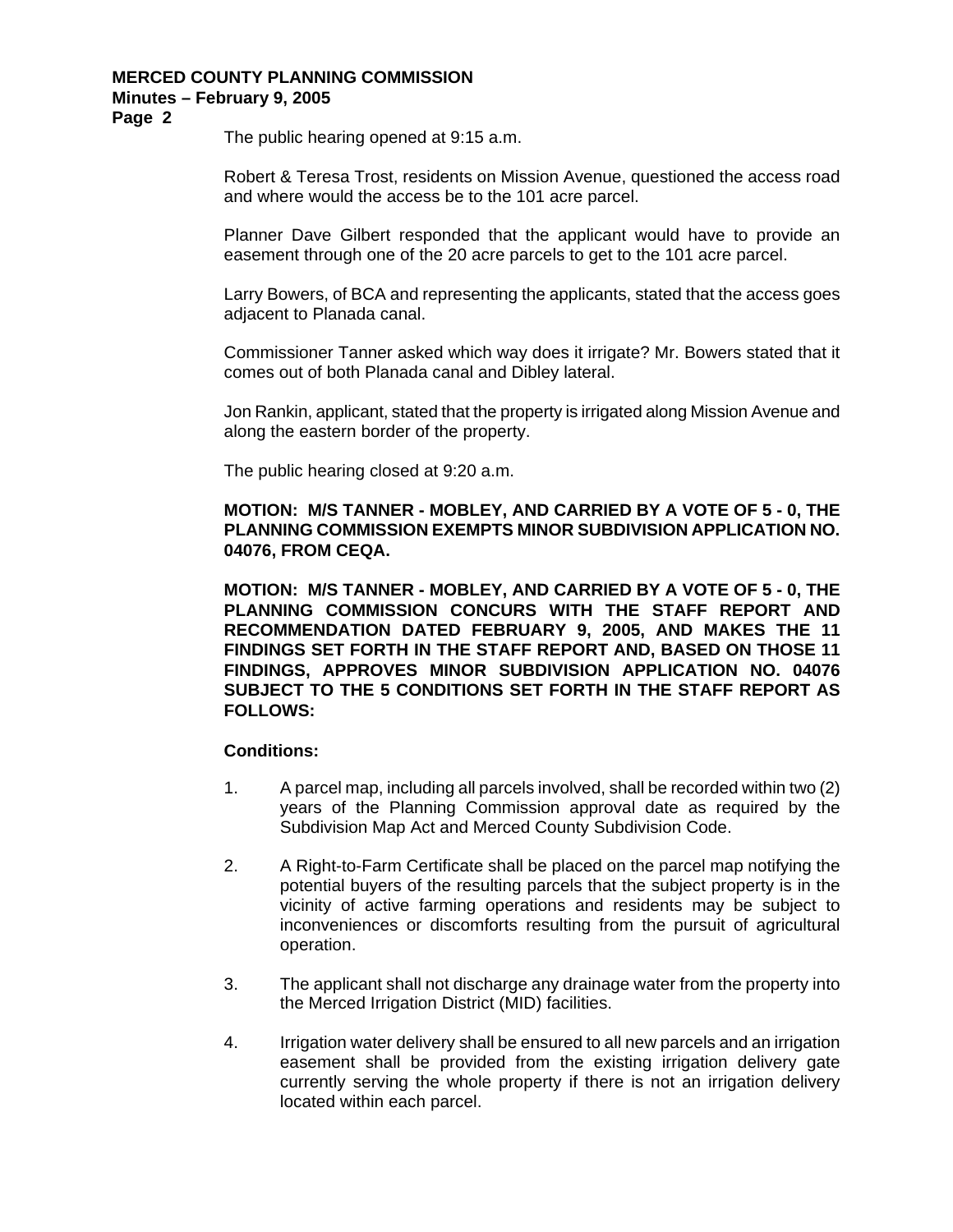# **MERCED COUNTY PLANNING COMMISSION Minutes – February 9, 2005**

**Page 3** 

- 5. The property owner shall obtain an "ingress/Egress Easement" from MID including a "Crossing Agreement" incorporated into the language to hold MID harmless of any liability associated with the existing crossing and a declaration that the property owner shall be solely responsible for all maintenance, repair, and/or replacement of said crossing. Any future crossings over or under MID facilities shall also require the aforementioned easements ad/or agreements.
- **B. ZONE VARIANCE APPLICATION No. 04010 AND MINOR SUBDIVISION APPLICATION No. 04060 - Kirsten Reinking -** To vary from the minimum A - 1 zoned parcel size in order to allow the subdivision of an 18 acre parcel into two parcels; Parcel No.  $1 = 4.8$  acres and Parcel No. 2 = 13.2 acres. The property is located on the south side of Crane Avenue, 665 feet west of Tegnar Road in the Hilmar area on land designated as Agricultural in the General Plan and zoned A-1 (General Agricultural). **TO APPROVE, DISAPPROVE OR MODIFY THE APPLICATION. Project Planner Jeff Wilson**

Planner Jeff Wilson presented the Staff Report and Recommendation dated February 9, 2005.

The public hearing opened at 9:30 a.m.

Kirsten Reinking, applicant, stated that she inherited this property from her grandfather. She is going to rent the 4.8 acre parcel to her cousin and sell off the 13.2 acres. She doesn't want to develop the smaller parcel.

Planning Director Bill Nicholson asked Ms. Reinking if she has spoken with her neighbors to west or the south to possibly do a Property Line Adjustment. Ms. Reinking replied no, they are pursuing the zone variance first to make this property available to a larger community.

Arnie Anderson, a farmer in the area for a decade already, stated that many parties are interested in the 13 acres.

Larry Bowers, BCA, stated that State Law specifically states in reference to variances, that if you grant or reject a variance that it does not create precedence. The 13 acre parcel can have a house built on it at any time. Specific neighbors are interested in buying the 13 acres for the benefit of their children to have a place to build a home. The reason they want it as a separate parcel is so that if the child builds a house they gain wealth from the property.

The public hearing closed at 9:39 a.m.

Mr. Nicholson explained that two ways to construct a home within a 1,000 ft. dairy, if a dairy owner signs off on a waiver or approval by the Planning Commission, a waiver could be approved. If the neighbors sign the waiver, they could put a home in with a restriction on the home to have a right-to-farm statement. It doesn't change how a dairy is operated.

County Counsel Ruben Castillo stated that in order to approve this variance, the findings must be made and be supported.

Chairman Sloan stated that he could support a convey and combine for this application, but he is unable to make the findings and cannot support a Zone Variance.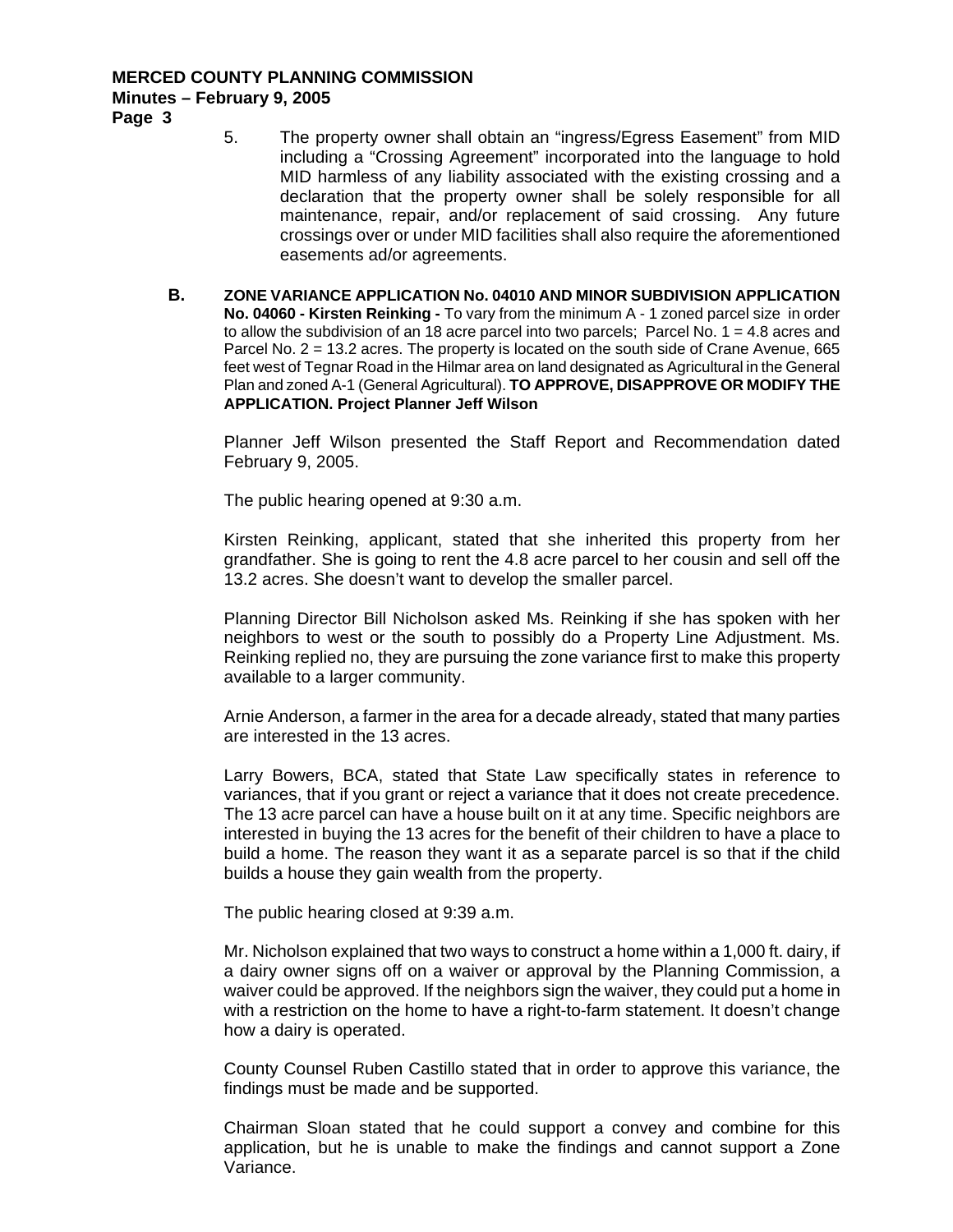**Page 4** 

## **MOTION: M/S TANNER - BETTENCOURT, CARRIED BY A VOTE OF 5 - 0, THE PLANNING COMMISSION DENIES ZONE VARIANCE APPLICATION No. 04010 AND MINOR SUBDIVISION APPLICATION No. 04060 DUE TO THE INABILITY TO MAKE THE LISTED FINDINGS.**

**C. CONDITIONAL USE PERMIT No. 04015 – Nextel Communications** – To allow construction of a telecommunications facility consisting of a 120 foot tall monopole, 12 panel antennas and support equipment, on a 77 acre parcel located on the west side of Lee Road, adjacent to its intersection with Turlock Road, in the Ballico area. The property is designated Agricultural in the General Plan and zoned A-1 (General Agricultural) **TO APPROVE, DISAPPROVE OR MODIFY THE APPLICATION. Project Planner James Holland**

Planner James Holland presented the Staff Report and Recommendation dated February 9, 2005.

The public hearing opened at 9:58 a.m.

Stephanie Crosby, a representative for Nextel, accepts the conditions in the staff report. She wanted to discuss the paved access. She understands that the minimum width is 18 feet, so she wants to confirm that what the County wants to do is pave the edge of the roadway.

Steve Hamilton, Public Works/Road Division, confirmed that the access entrance will be paved from the edge of the pavement to the right of way line, so there is no requirement for the applicant to pave it's entire length.

The public hearing closed at 10:00 a.m.

#### **MOTION: M/S TANNER - MOBLEY, CARRIED BY A VOTE OF 5 - 0, THE PLANNING COMMISSION EXEMPTS CONDITIONAL USE PERMIT No. 04015, FROM CEQA.**

**MOTION: M/S TANNER – MOBLEY, AND CARRIED BY A VOTE OF 5 - 0, THE PLANNING COMMISSION CONCURS WITH THE STAFF REPORT AND RECOMMENDATION DATED FEBRUARY 9, 2005, AND MAKES THE 13 FINDINGS SET FORTH IN THE STAFF REPORT AND, BASED ON THOSE 13 FINDINGS, APPROVES CONDITIONAL USE PERMIT No. 04015 SUBJECT TO THE 12 CONDITIONS SET FORTH IN THE STAFF REPORT AS FOLLOWS:** 

#### **Conditions:**

- 1. Conditional Use Permit Application No. 04015 is to allow Nextel Communications to construct and operate a wireless telecommunication facility, consisting of a 120 foot tall monopole, 12 panel antennas and support equipment, on a 77 acre parcel located on the west side of Lee Road, adjacent to its intersection with Turlock Road, in the Ballico area.
- 2. The applicants shall comply with all applicable regulations administered by the County. These regulations shall include, but not be limited to standards administered by the County Fire, Health, Planning and Public Works Departments.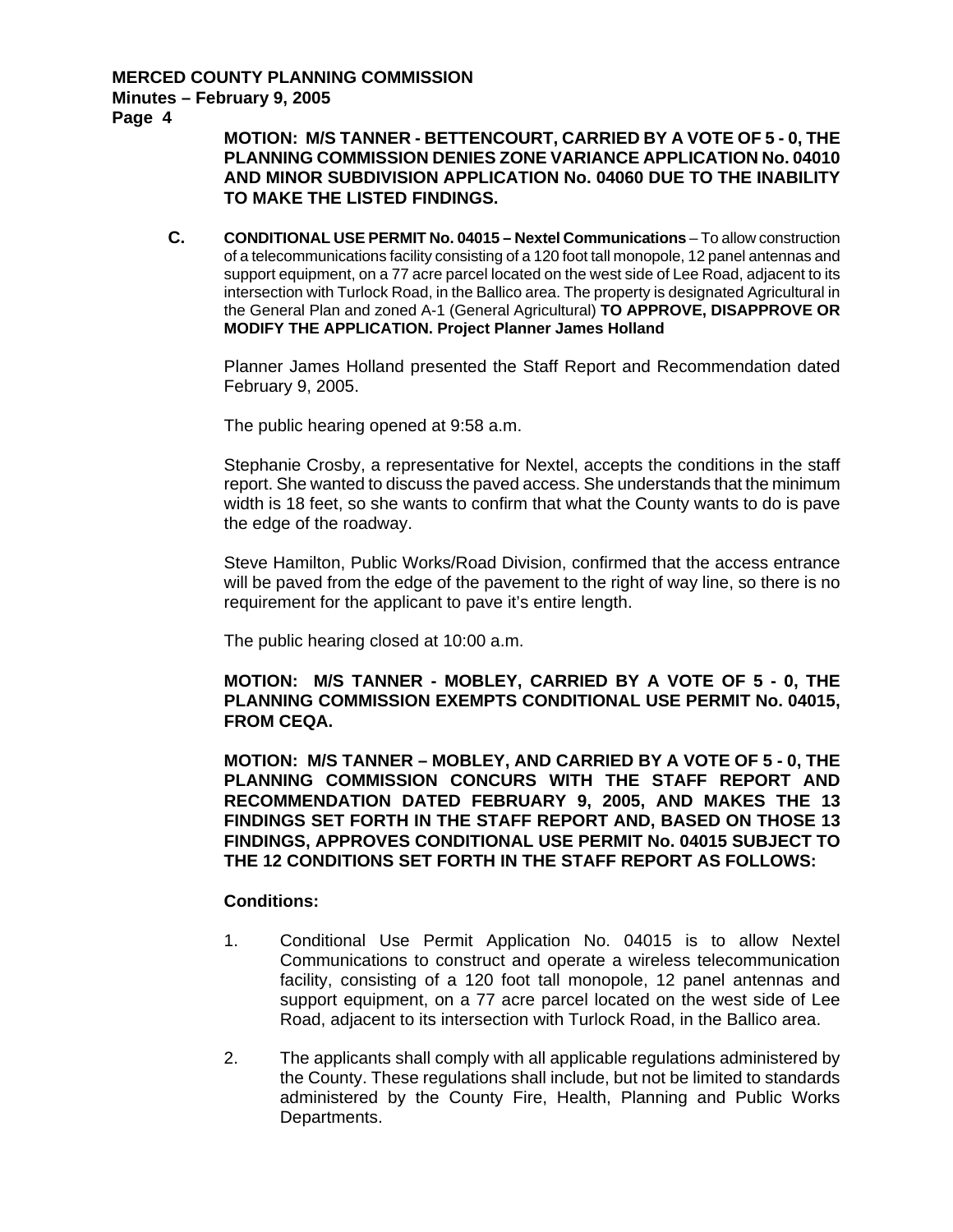#### **MERCED COUNTY PLANNING COMMISSION Minutes – February 9, 2005 Page 5**

- 3. The applicant shall obtain an Encroachment Permit from the Department of Public Works/Road Division, pay the required permit fees, and construct a rural "agricultural" type paved driveway approach at the access point onto Lee Road. The minimum width of the approach shall be 18 feet while the maximum width shall be 35 feet. All work shall be in accordance to the Merced County Public Works Improvement Standards and Specifications. This work shall be accomplished within six months from approval of this application.
- 4. The applicant shall submit plans for proposed access road design and surfacing materials for review and approval by the Public Works Road Division prior to building permit issuance.
- 5. In the event that any hazardous materials are to be stored at the project site in amounts exceeding 55 gallons, 500 pounds or 200 cubic feet of gas, the applicant shall prepare and submit a Hazardous Materials Business Plan to the Merced County Department of Public Health, Environmental Health Division
- 6. Nextel Communications shall provide the County with a signed agreement providing for the availability of the wireless monopole for collocation by other wireless service providers.
- 7. The applicants shall provide for tower lighting consistent with the requirements of subsection 18.47.24.C.1 of the Zoning Code.
- 8. Any signs proposed for the project site shall conform to the standards provided in subsection 18.47.24.C.3 of the Zoning Code.
- 9. The applicant shall post an acceptable type of financial security with the County to ensure proper maintenance of the facility and pay for its removal if it is abandoned, or the permit expires. This security shall be for not less than one and a half times the cost of facility removal.
- 10. If any work associated with the project is to be performed in a State right-ofway, the applicant shall obtain an Encroachment Permit from the State of California Department of Transportation (CalTrans). Any Encroachment Permit application must include (at a minimum) documentation of cultural, biological and hazardous waste studies within the CalTrans right-of-way.
- 11. The Nextel Communications lease area shall be maintained in a condition that will not be dangerous or injurious to neighboring property. Weeds, rubbish and other dangerous or injurious materials are a public nuisance and are required to be abated under MCC Section 9.25.
- 12. A mitigation-monitoring fee of \$**184.00** shall be paid prior to the issuance of final approval for this proposal. Should additional staff time be required for review of development plans or condition monitoring, the applicant shall reimburse the County for staff time at the established hourly rate at the time of plan review or inspection.